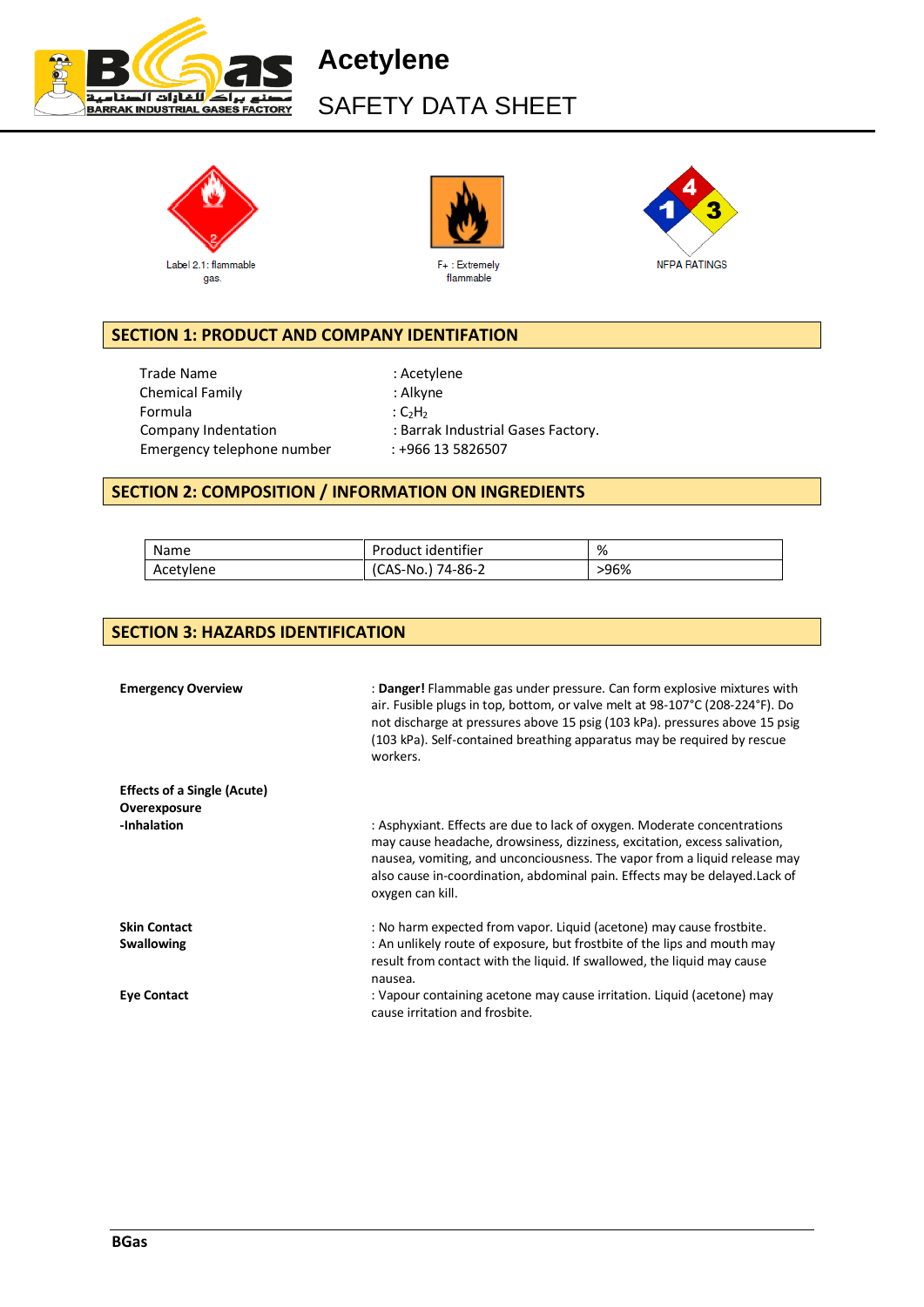

**Acetylene** SAFETY DATA SHEET

# **SECTION 3: HAZARDS IDENTIFICATION (Continued)**

| <b>Effects of Repeated (Chronic)</b>                    | : NOTE: Acetylene cylinders are filled with a porous material containg<br>acetone into which the acetylene is dissolved. ACGIH has established a TLV-<br>TWA of 500 ppm for acetone and a STEL of 750 ppm.<br>WORKING WITH WELDING AND CUTTING MAY CREATE ADDITIONAL<br>HEALTH HAZARDS. FUMES AND GASES can be dangerous to your health and<br>may cause serious lung disease.* Keep your head out of the fumes. Do not<br>breathe fumes and gases caused by the process. Use enough ventilation,<br>local exhaust, or both to keep fumes and gases from your breathing zone<br>and the general area. The type and amount of fumes and gases depend on<br>the equipment and supplies used. Possibly dangerous materials may be<br>found in fluxes, coatings, gases, metals etc. Obtain a Material Safety Data<br>Sheet (MSDS) for each material used. Air samples can be used to find out<br>what respiratory protection is needed. Short term overexposure to fumes<br>may result in discomfort such as dizziness, nausea, or dryness or irritation<br>of nose, throat, or eyes. |
|---------------------------------------------------------|-----------------------------------------------------------------------------------------------------------------------------------------------------------------------------------------------------------------------------------------------------------------------------------------------------------------------------------------------------------------------------------------------------------------------------------------------------------------------------------------------------------------------------------------------------------------------------------------------------------------------------------------------------------------------------------------------------------------------------------------------------------------------------------------------------------------------------------------------------------------------------------------------------------------------------------------------------------------------------------------------------------------------------------------------------------------------------------|
| Overexposure                                            |                                                                                                                                                                                                                                                                                                                                                                                                                                                                                                                                                                                                                                                                                                                                                                                                                                                                                                                                                                                                                                                                                   |
| <b>Other Effects of Overexposure</b>                    | : None known.                                                                                                                                                                                                                                                                                                                                                                                                                                                                                                                                                                                                                                                                                                                                                                                                                                                                                                                                                                                                                                                                     |
| <b>Medical Conditions Aggravated by</b><br>Overexposure | : Repeated or prolonged exposure is not known to aggravate medical<br>condition.                                                                                                                                                                                                                                                                                                                                                                                                                                                                                                                                                                                                                                                                                                                                                                                                                                                                                                                                                                                                  |
| <b>Potential Environmental Effects</b>                  | : None expected.                                                                                                                                                                                                                                                                                                                                                                                                                                                                                                                                                                                                                                                                                                                                                                                                                                                                                                                                                                                                                                                                  |

#### **SECTION 4: FIRST AID MEASURES Inhalation** Remove to fresh air. If not breathing, give artificial respiration. If breathing is difficult, qualified personnel may give oxygen. Get medical attention immediately. **Skin contact** state of contact, immediately flush skin with plenty of water. Remove contaminated clothing and shoes. Cold water may be used. Wash clothing before reuse. Thoroughly clean shoes before reuse. Get medical attention. **Swallowing Swallowing**  $\cdot$  **If liquid is swallowed, immediately give two glasses of water and induce** vomiting if victim is conscious. Call a physician. **Eye Contact Example 20 Contact** : Check for and remove any contact lenses. In case of contact, immediately flush eyes with plenty of water for at least 15 minutes. Cold water may be used. See a physician, preferably an ophthalmologist, immediately. Notes to Physician **interpretatal intervals of the School** : Aspirated acetone may cause severe lung damage. If a large quantity of material has been swallowed, stomach contents should be evacuated quickly in a manner that avoids aspiration. Otherwise, there is no specific antidote. Treatment of overexposure should be directed at the control of symptoms and the clinical condition of the patient.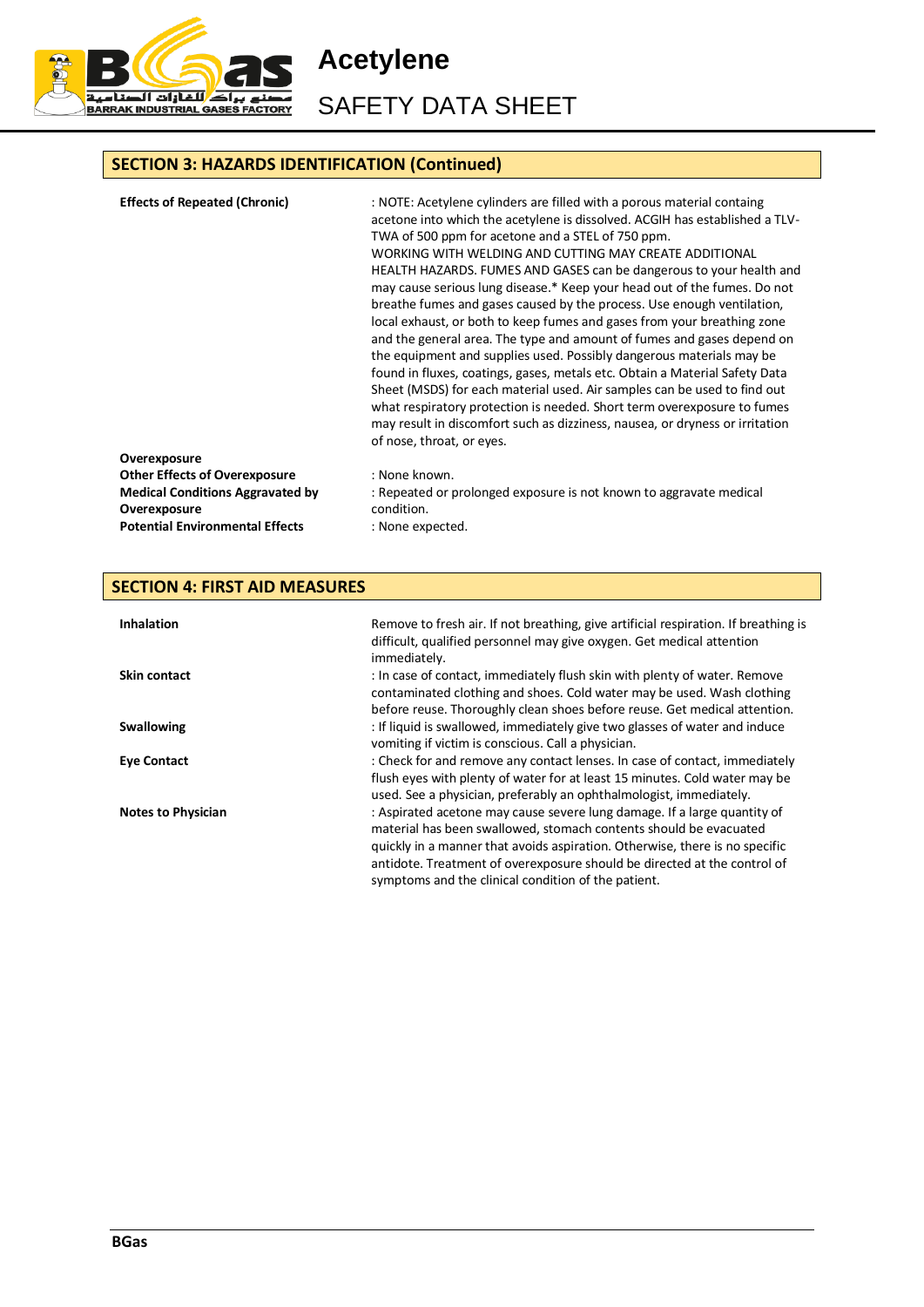

SAFETY DATA SHEET

#### **SECTION 5: FIRE FIGHTING MEASURES**

| <b>Flammable class</b><br><b>Extinguishing media</b><br>- Suitable extinguishing media | : Extremely flammable.<br>: All known extinguishants can be used.                                                                                                                                                                                                                                                                                                                                                                                                                                                                                                                                                                                                                                                                                                                                                        |
|----------------------------------------------------------------------------------------|--------------------------------------------------------------------------------------------------------------------------------------------------------------------------------------------------------------------------------------------------------------------------------------------------------------------------------------------------------------------------------------------------------------------------------------------------------------------------------------------------------------------------------------------------------------------------------------------------------------------------------------------------------------------------------------------------------------------------------------------------------------------------------------------------------------------------|
| <b>Hazardous combustion products</b><br><b>Protection of firefighters</b>              | : Incomplete combustion may form carbon monoxide<br>: DANGER! Flammable gas under pressure. Evacuate all personnel from<br>danger area. Immediately cool cylinders with water spray from maximum<br>distance, taking care not to extinguish flames. If flames are accidentally<br>extinguished, explosive re-ignition may occur. Use self-contained reathing<br>apparatus. Remove ignition sources if without risk. Stop flow of gas if<br>without risk while continuing cooling water spray. Remove all cylinders<br>from area of fire if without risk. Allow fire to burn out.                                                                                                                                                                                                                                         |
| Specific physical and chemical<br>hazards                                              | : Heat of fire can build pressure in cylinder and cause it to rupture.<br>Acetylene cylinders are provided with pressure relief devices designed to<br>vent contents when exposed to elevated temperature. No part of a cylinder<br>should be subjected to a temperature higher than 52°C (125°F). If venting<br>or leaking acetylene catches fire, do not extinguish flames. Flammable<br>vapors may spread from leak, creating an explosive reignition hazard.<br>Vapors can be ignited by pilot lights, other flames, smoking, sparks, heaters,<br>electrical equipment, static discharge, or other ignition sources at locations<br>distant from product handling point. Explosive atmospheres may linger.<br>Before entering area, especially confined areas, check atmosphere with an<br>approved explosion meter. |
| Protective equipment and precautions<br>for firefighters                               | : Firefighters should wear self-contained breathing apparatus and full fire-<br>fighting turnout gear.                                                                                                                                                                                                                                                                                                                                                                                                                                                                                                                                                                                                                                                                                                                   |

### **SECTION 6: ACCIDENTAL RELEASE MEASURES**

| <b>Personal precautions</b>      | : Evacuate area, oxidizing gas. Wear self-contained breathing apparatus<br>when entering area unless atmosphere is proved to be safe. Ensure<br>adequate air ventilation. |
|----------------------------------|---------------------------------------------------------------------------------------------------------------------------------------------------------------------------|
| <b>Environmental precautions</b> | : Try to stop release. Eliminate ignition sources.                                                                                                                        |
| <b>Cleanup methods</b>           | : Ventilate area.                                                                                                                                                         |

#### **SECTION 7: HANDLING AND STORAGE**

| Precautions to be taken in handling         | : Keep away from heat, sparks, and open flame. Use only spark-proof tools<br>and explosionproof equipment. Never use acetylene at pressures<br>exceeding 15 psig (103.5 kPa). Can cause rapid suffocation due to oxygen<br>deficiency. Close valve after each use; keep closed even when empty. Arcs<br>and sparks can ignite combustible materials. Prevent fires.                                                                                                                                                                                                                                                                                                                                                                                                                          |
|---------------------------------------------|----------------------------------------------------------------------------------------------------------------------------------------------------------------------------------------------------------------------------------------------------------------------------------------------------------------------------------------------------------------------------------------------------------------------------------------------------------------------------------------------------------------------------------------------------------------------------------------------------------------------------------------------------------------------------------------------------------------------------------------------------------------------------------------------|
| Precautions to be taken in storage &<br>use | : Acetylene storage in excess of 2,500 cu ft (70.79 m3) is prohibited in buildings<br>with other occupancies. Store and use with adequate ventilation. Separate<br>acetylene cylinders from oxygen and other oxidizers by at least 20 ft i(6.1 m), or<br>use a barricade of noncombustible material. This barricade should be at least 5ft<br>$(1.53 \text{ m})$ high and have a fire resistance rating of at least $\frac{1}{2}$ hour. Post "No<br>Smoking or Open Flames" signs in storage and use areas.<br>There must be no sources of ignition. All electrical equipment in storage areas<br>must be explosion-proof. Storage areas must meet national electric codes for<br>Class 1 hazardous areas. Store only where temperature will not exceed<br>$52^{\circ}$ C(125 $^{\circ}$ F). |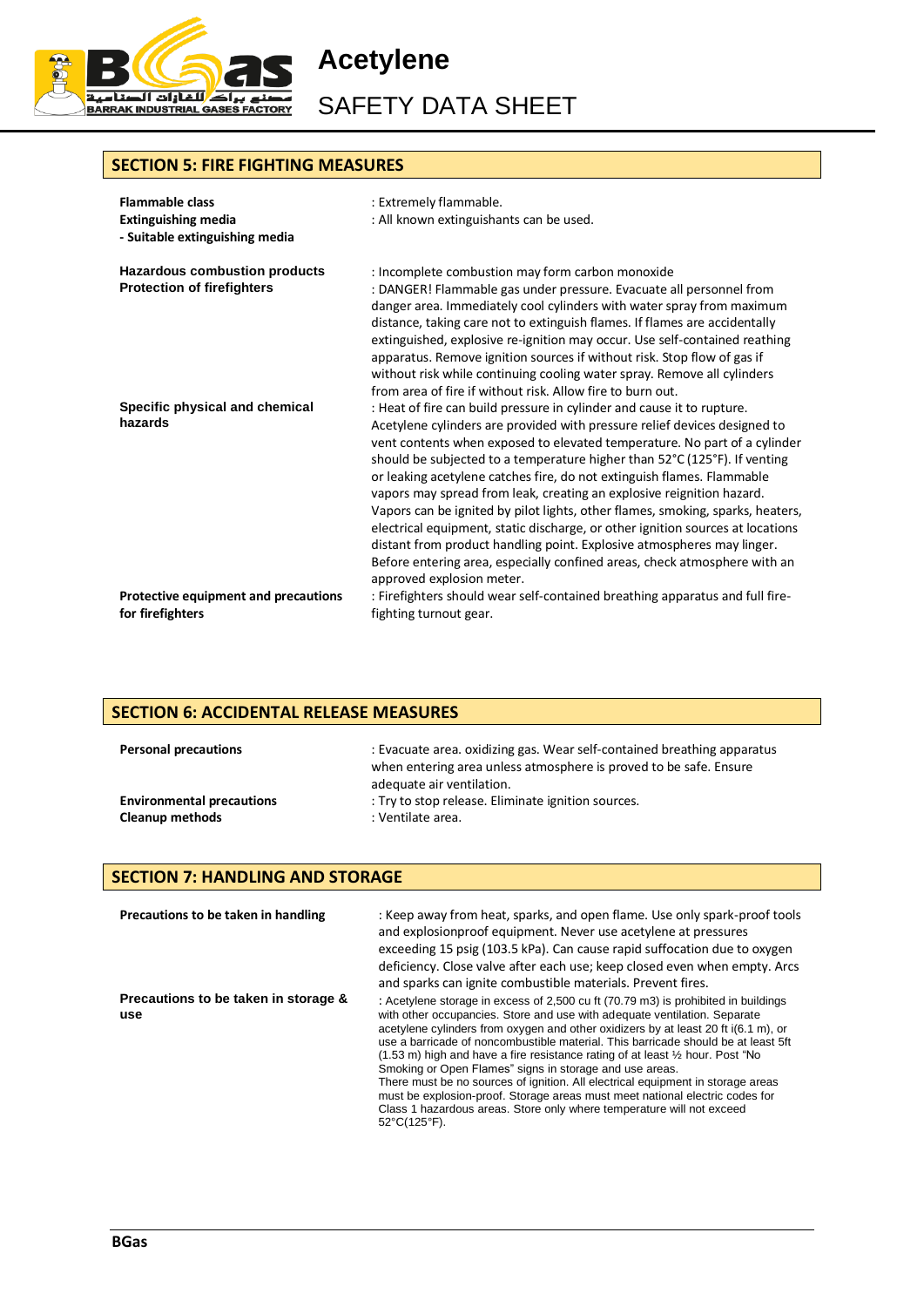

SAFETY DATA SHEET

## **SECTION 8: EXPOSURE CONTROLS / PERSONAL PROTECTION**

| <b>Engineering controls</b><br>Local exhaust | : Use a local exhaust system, if necessary, to prevent oxygen deficiency and<br>keep hazardous fumes and gases below applicable exposure limits in the<br>worker's breathing zone.                                                                                                                                                                                        |
|----------------------------------------------|---------------------------------------------------------------------------------------------------------------------------------------------------------------------------------------------------------------------------------------------------------------------------------------------------------------------------------------------------------------------------|
| <b>Mechanical (General)</b>                  | : General exhaust ventilation may be acceptable if it can maintain an<br>adequate supply of air and keep hazardous fumes and gases in the worker's<br>breathing zone below all applicable exposure limits.                                                                                                                                                                |
| <b>Special</b>                               | : None.                                                                                                                                                                                                                                                                                                                                                                   |
| Other                                        | : None.                                                                                                                                                                                                                                                                                                                                                                   |
| Personal protective equipment                |                                                                                                                                                                                                                                                                                                                                                                           |
| -Skin Protection                             | : Wear work gloves when handling cylinders; welding gloves for welding and<br>cutting                                                                                                                                                                                                                                                                                     |
| <b>Eye/Face Protection</b>                   | : Wear goggles with filter lenses. Provide protective screens and goggles, if<br>necessary, to protect others.                                                                                                                                                                                                                                                            |
| <b>Respiratory Protection</b>                | : Use air-purifying or air-supplied respirators, as appropriate, where local or<br>general exhaust ventilation is inadequate. Adequate ventilation must keep<br>worker exposure below all applicable limits for fumes, gases, and other by-<br>products of welding with acetylene.                                                                                        |
| <b>Other Protective Equipment</b>            | : As needed, wear hand, head, and body protection, which help to prevent<br>injury from radiation and sparks. At a minimum, this includes welder's gloves<br>and protective goggles, and may include arm protectors, aprons, hats, and<br>shoulder protection, as well as substantial clothing. Regardless of protective<br>equipment, never touch live electrical parts. |

### **SECTION 9: PHYSICAL AND CHEMICAL PROPERTIES**

| Appearance                                     | Colorless gas                                                                                          |
|------------------------------------------------|--------------------------------------------------------------------------------------------------------|
| Odor                                           | Acetylene of 100% purity is odorless, but commercial acetylene has a<br>distinctive, garlic-like odor. |
| <b>Odor Threshold</b>                          | Not available.                                                                                         |
| <b>Physical State</b>                          | Gas at normal temperature and pressure.                                                                |
| рH                                             | Not applicable.                                                                                        |
| Melting Point at 10 psig (170 kPa abs)         | $-82.2^{\circ}$ C (116 $^{\circ}$ F)                                                                   |
| Boiling Point at 10 psig (170 kPa abs)         | $-75.2^{\circ}$ C ( $-103.4^{\circ}$ F)                                                                |
| <b>Evaporation Rate</b> (Butyl Acetate = $1$ ) | Not applicable.                                                                                        |
| Flammability                                   | Flammable.                                                                                             |
| <b>Flammable Limits In Air, % by volume</b>    | Lower: 2.5% Upper: 100%                                                                                |
| Vapor Pressure at 21.1°C (70°F)                | 649.6 psia (4479 kPa abs)*                                                                             |
| Vapor Density at 0°C (32°F)                    | $0.00117$ g/ml                                                                                         |
| Specific Gravity $(H2O = 1)$                   | Not applicable.                                                                                        |
| <b>Molecular Weight</b>                        | 26.04 g/mole                                                                                           |
| Molecular Formula                              | C <sub>2</sub> H <sub>2</sub>                                                                          |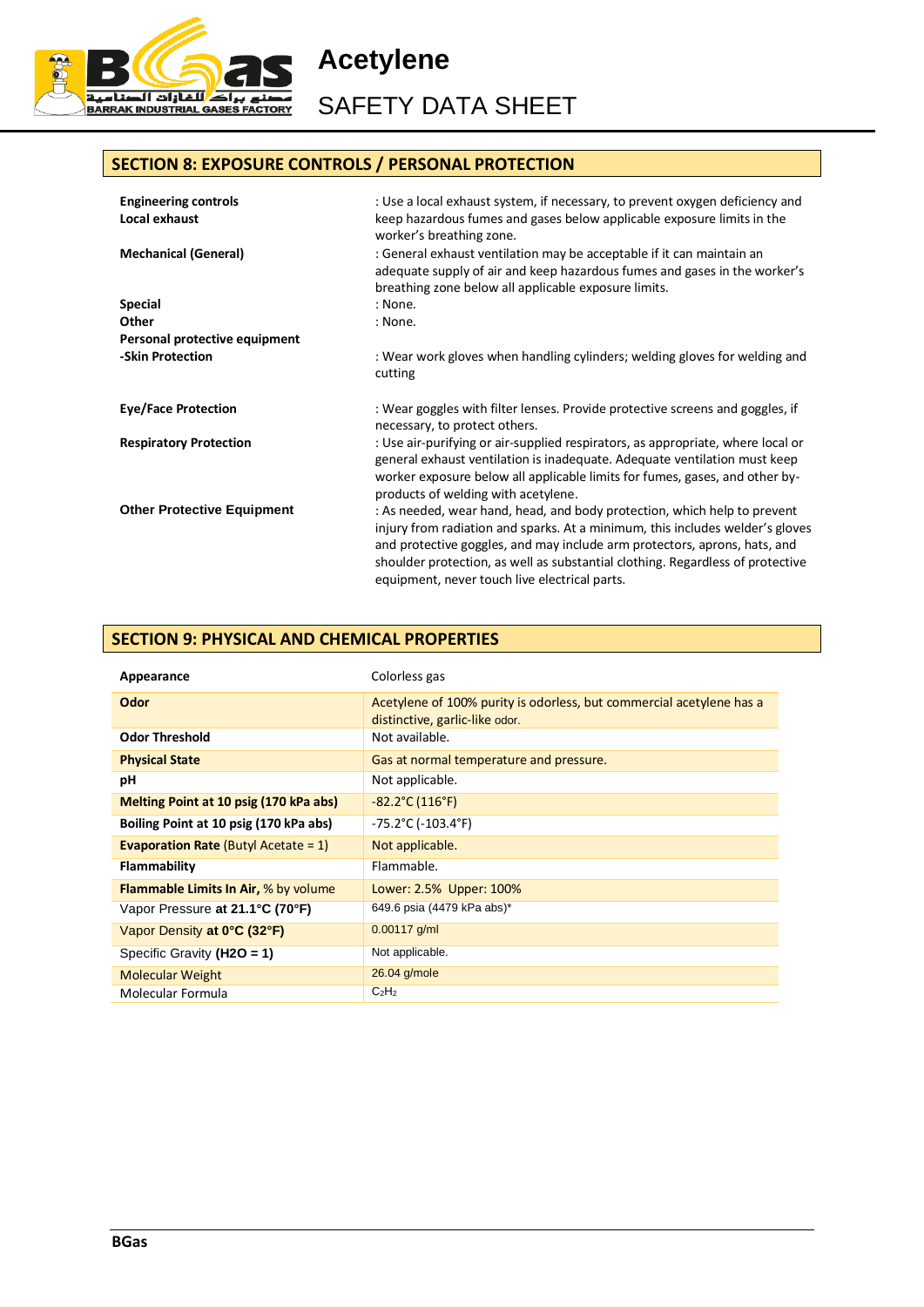

SAFETY DATA SHEET

### **SECTION 10: RAW MATERIALS INFORMATION**

| <b>COMMODITY</b> |                 | <b>SYNONYM</b>         |                 | <b>FORMULA</b>   |               |
|------------------|-----------------|------------------------|-----------------|------------------|---------------|
| Calcium Carbide  |                 | <b>CALCIUM CARBIDE</b> |                 | CaC <sub>2</sub> |               |
|                  |                 |                        |                 |                  |               |
| <b>ITEM</b>      | <b>MEASUITE</b> |                        | <b>STANDARD</b> |                  | <b>RESULT</b> |
| H2S              | % $(v/v)$       |                        | 0.125           |                  | 0.08          |
| PH <sub>3</sub>  | % $(v/v)$       |                        | 0.08<           |                  | 0.06          |
| Gas Yield        | L/KG            |                        | 285-295         |                  | 295           |
| <b>Size</b>      | <b>MM</b>       |                        | $25 - 50$       |                  | $25 - 50$     |

#### **SECTION 11: RAW MATERIALS INFORMATION**

| <b>Chemical Stability</b>               | : Stable.<br>Acetylene is stable as shipped. Avoid use at pressures above 15 psig<br>(103kPa).                                                                                                                                                                                            |
|-----------------------------------------|-------------------------------------------------------------------------------------------------------------------------------------------------------------------------------------------------------------------------------------------------------------------------------------------|
| <b>Conditions to Avoid</b>              | : Elevated temperature and pressure and/or the presence of a catalyst.                                                                                                                                                                                                                    |
| <b>Incompatible Materials</b>           | : Copper, silver, mercury, or their alloys; oxidizing agents; acids; halogens;<br>moisture.                                                                                                                                                                                               |
| <b>Hazardous Decomposition Products</b> | : Thermal decomposition or burning may produce CO/CO2H2. The welding<br>and cutting process may form reaction products such as CO and CO2.<br>Other decomposition products of normal operation originate from the<br>volatilization, reaction, or oxidation of the material being worked. |
| <b>Possible of Hazardous Reactions</b>  | : Will Not Occur.<br>Fire or explosion may result from use at elevated temperatures and<br>pressures or from use with incompatible materials.                                                                                                                                             |

### **SECTION 12: TOXICOLOGICAL INFORMATION**

Acute Dose Effect : No known effects from acetylene gas. The welding process may generate hazardous fumes and gases.

#### **SECTION 13: ECOLOGICAL INFORMATION**

| <b>Ecotoxicity</b>           | : No adverse ecological effects expected.                                                       |
|------------------------------|-------------------------------------------------------------------------------------------------|
| <b>Other Adverse Effects</b> | : None known. Acetylene does not contain any Class I or Class II ozone-<br>depleting chemicals. |

### **SECTION 14: DISPOSAL CONSIDERATION**

Waste Disposal Method : Do not attempt to dispose of residual or unused quantities. Return cylinder to BGas.